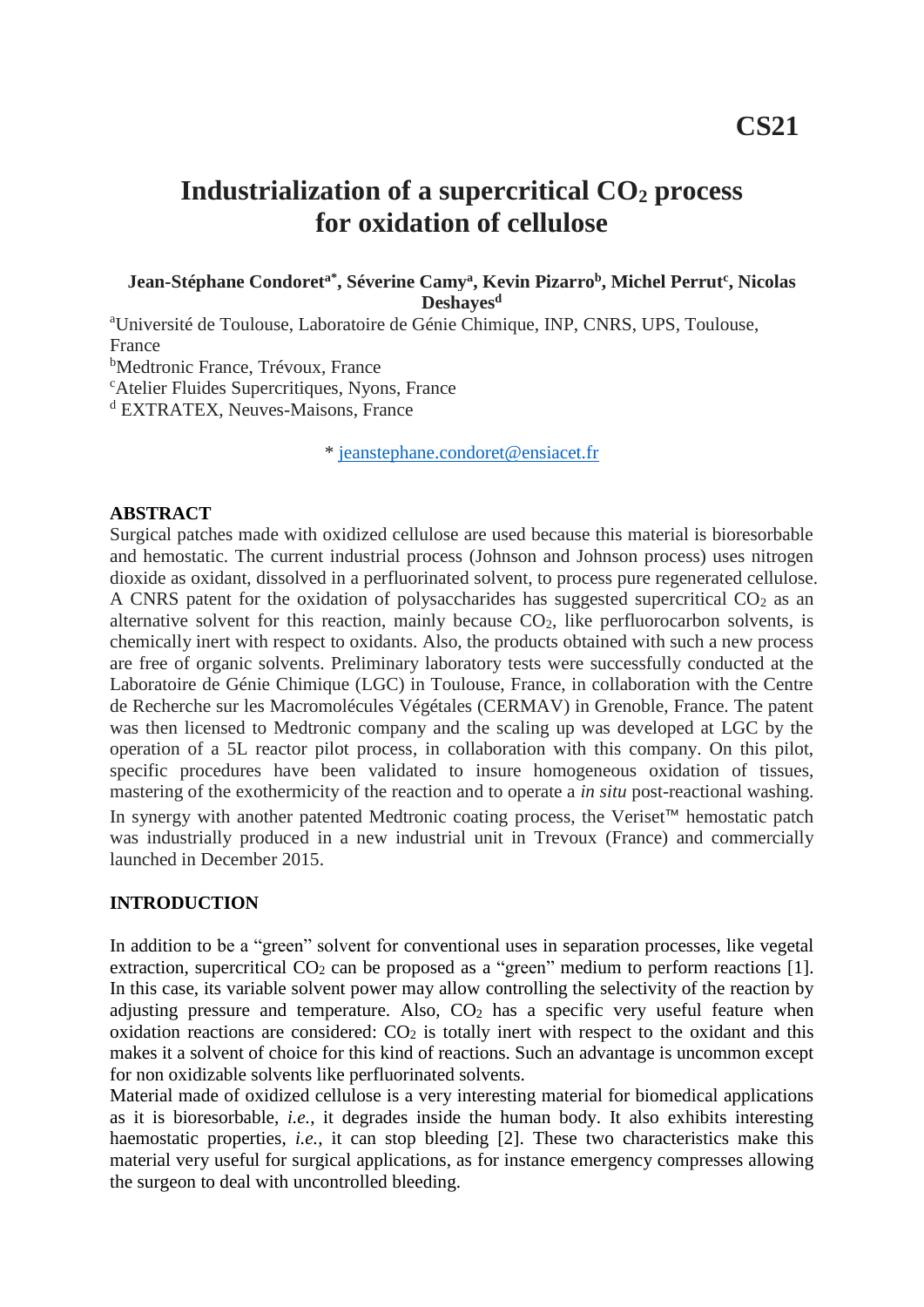For these uses, fabrics made of oxidized cellulose must be only partially and selectively oxidized in order to maintain their mechanical properties.  $NO<sub>2</sub>$  has been chosen as the oxidant because of its selectivity to oxidize mainly the primary hydroxyl group of the glucose monomer. This selective partial oxidation by  $NO<sub>2</sub>$  maintains the mechanical properties of the fabric while conferring it bioresorption properties.

Industrial production of such surgical products is currently performed using  $NO<sub>2</sub>$  as the oxidant, dissolved in a perfluorinated solvent (Johnson and Johnson process) [3]. After reaction, oxidized products have to be thoroughly washed to eliminate  $NO<sub>2</sub>$  residues and byproducts of the reaction. This is done using aqueous alcohol solutions.

The reaction scheme is given below in figure 1.



Figure 1: scheme of the oxidation reaction

#### **CO<sup>2</sup> AS A SOLVENT FOR NO<sup>2</sup>**

In 2004, two academic laboratories, the Laboratoire de Génie Chimique (LGC) in Toulouse and the Centre de Recherches sur les Macromolécules Végétales (CERMAV) in Grenoble suggested and tested the use of supercritical  $CO<sub>2</sub>$  as an alternative solvent for this reaction. CERMAV is a reference laboratory in Europe for fundamental research upon cellulose. The LGC develops the use of the supercritical technology, especially for applications in reaction engineering.

First tests were performed in a 200mL autoclave and allowed to file a patent [4]. Detailed description of these experiments can be found in [5]. Because of its interaction with  $NO<sub>2</sub>$ ,  $CO<sub>2</sub>$ was found to be a modulating solvent for the reaction. Indeed, variation of the operating pressure may provide a way to adjust the degree of oxidation, which in turn may allow adjusting the duration of the bioresorption in physiological conditions. It was also noted that initial moisture content of the cellulose has a significant influence on the kinetics of the reaction. In parallel, a thermodynamic study of the mixture was performed to determine the phase diagram in order to secure the choice of operating conditions, especially in order to ensure operation in a monophasic system and avoid heterogeneities of the oxidized fabric. The phase diagram is given below (Figure 2) and shows the different domains. More information about the experimental device used and the proposed thermodynamic modelling can be found in [6].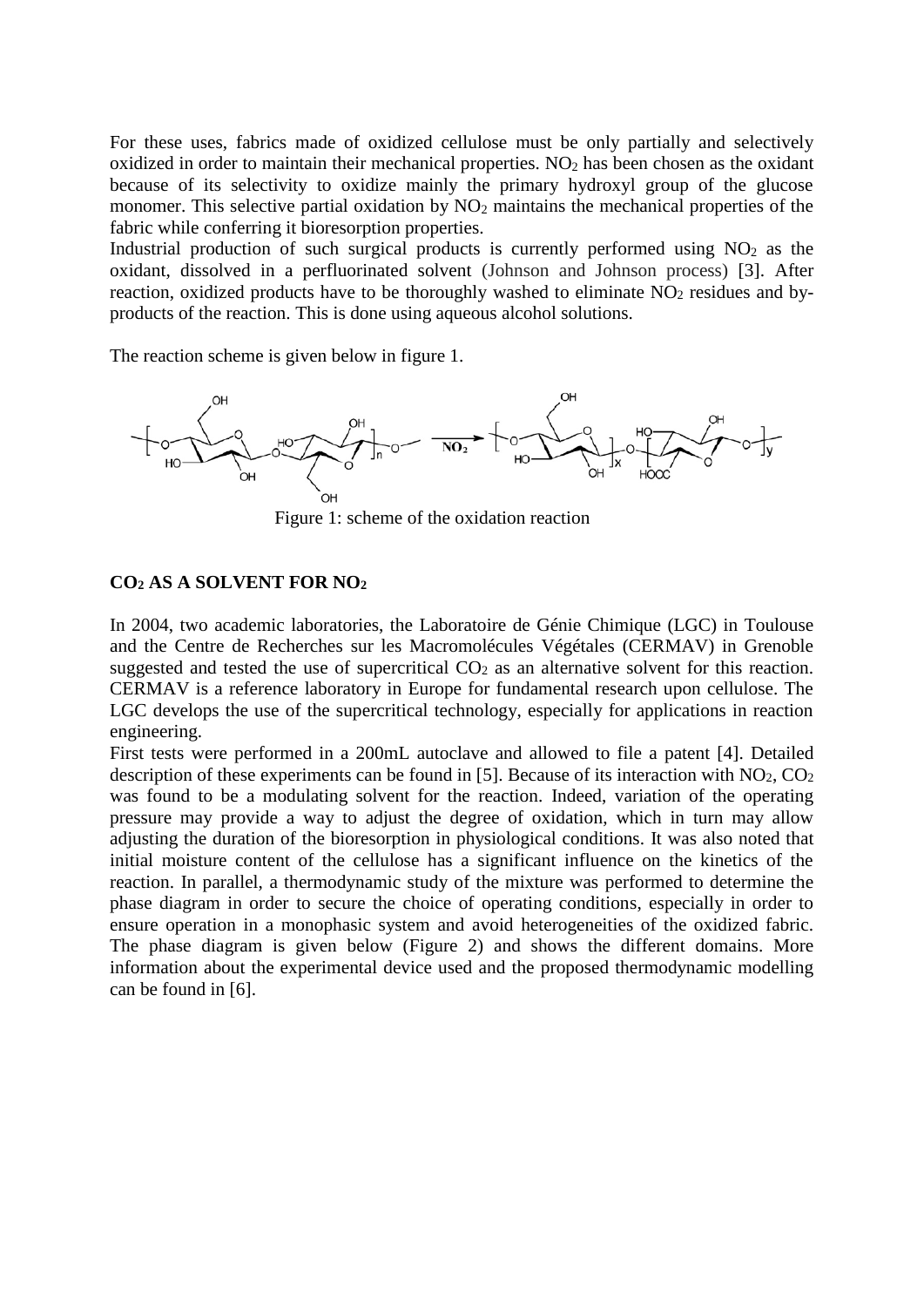

Figure 2: Phase diagram of the  $CO<sub>2</sub>-NO<sub>2</sub>$  mixture (from [6])

Note that the thermodynamics of the system is rendered complex by the presence of dimerisation equilibrium between  $NO<sub>2</sub>$  and  $N<sub>2</sub>O<sub>4</sub>$ . Indeed, it is suspected that only the  $NO<sub>2</sub>$ form has an oxidative action. Modelling including this chemical equilibrium has been proposed using the soft-SAFT equation of state [7].

### **STUDY AT PILOT SCALE**

Subsequently to the filing of a patent, an industrialist of the biomedical domain established a collaboration with LGC to industrialize this totally new process (design of the pre-industrial prototype, specifications for the building of the industrial unit, monitoring of the process...). This patent [4] was thus licensed in 2006 to the Sofradim company with an exclusive application in the biomedical sector. This company located in Trévoux (France) is a subsidiary of the US company Medtronic. In collaboration with this company, the Laboratoire de Génie Chimique proposed a design for a 4 liter pilot scale installation to consider the extrapolation to industrial scale.

In 2008, the pre-industrial prototype implemented at LGC allowed confirming the technological solutions envisaged for large-scale extrapolation. Different challenges were faced: an exothermic reaction in a high pressure reactor had to be managed and the reactor hydrodynamics should guarantee the homogeneity of the oxidation for each  $\text{cm}^2$  of treated fabric rolls. For obvious confidentiality reasons, operating conditions of the reactor cannot be disclosed in the current document.

In 2009, the prototype was transferred to the Sofradim factory in Trévoux (France) to produce oxidized cellulose dedicated to manufacturing of Veriset™ lots as part of CE marking and clinical studies associated. Design and construction of the industrial unit were started. The industrial unit was operational in November 2014 and intensively tested to ascertain the robustness of the process, while fulfilling the very stringent standards of the biomedical sector. In 2013, parallel to the construction of the industrial unit, a small scale production was started using the pre-industrial unit to manufacture oxidized cellulose for Veriset™. The product was launched in Europe at the end of 2015.